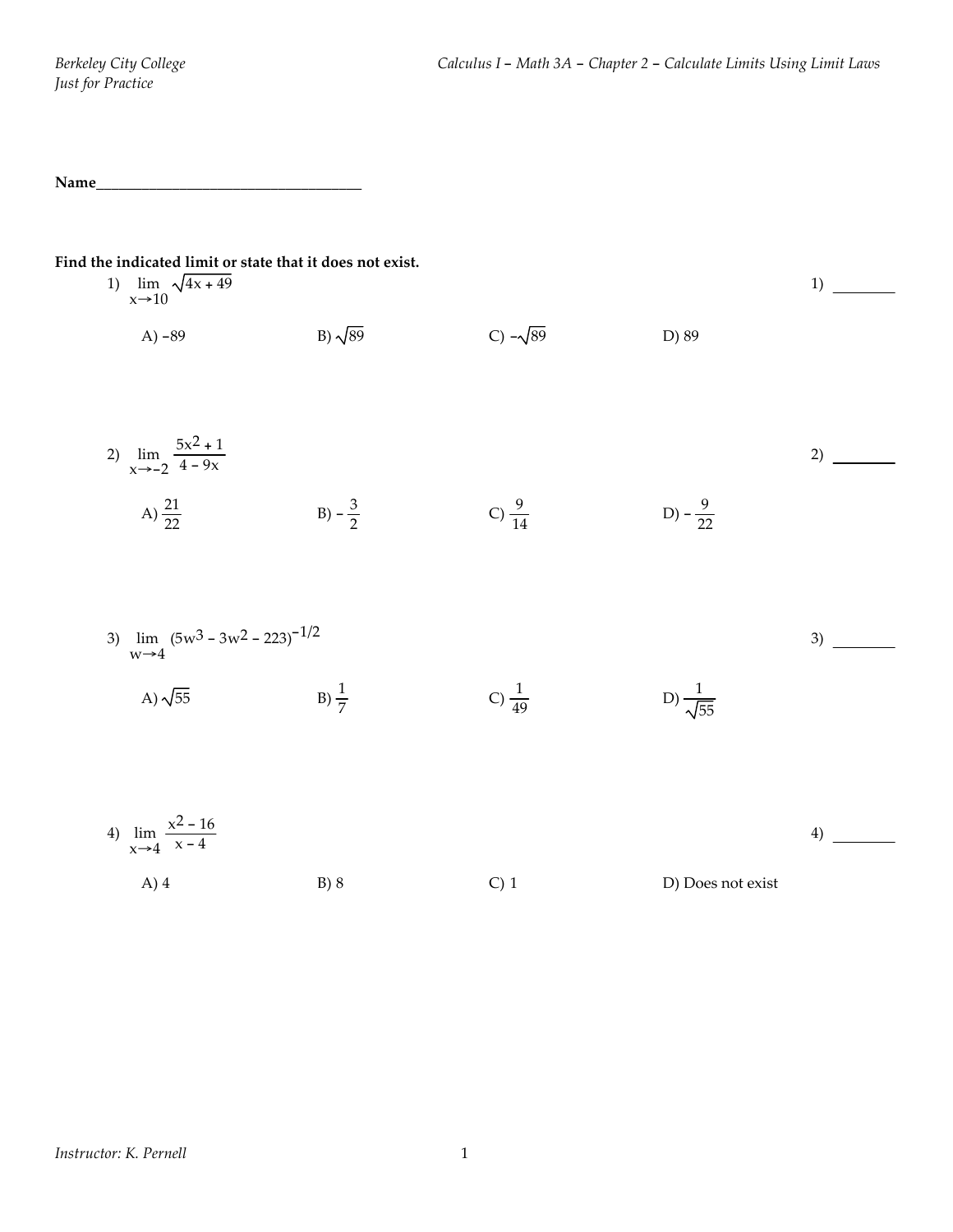Find the limit.  
\n5) Let 
$$
\lim_{x \to 2} f(x) = 6
$$
 and  $\lim_{x \to 2} g(x) = -2$ .  
\nFind  $\lim_{x \to 2} [f(x) - g(x)]$ .  
\nA) 6  
\nB) 8  
\nC) 2  
\nD) 4

6)

6) Let 
$$
\lim_{x \to 10} f(x) = 6
$$
 and  $\lim_{x \to 10} g(x) = 7$ .  
\nFind  $\lim_{x \to 10} [f(x) + g(x)]^2$ .  
\nA) 169  
\nB) -1  
\nC) 85  
\nD) 13

7) Let 
$$
\lim_{x \to -8} f(x) = 8
$$
 and  $\lim_{x \to -8} g(x) = -1$ .  
\nFind  $\lim_{x \to -8} \frac{-8f(x) - 7g(x)}{g(x) - 4}$ .  
\nA) 9  
\nB) -8  
\nC)  $\frac{57}{5}$   
\nD)  $\frac{71}{5}$ 

## **Find the right- or left-hand limit or state that it does not exist.**

| 8) $\lim_{x \to 3^{-}} \frac{x-3}{ x-3 }$ |        |    |                   |
|-------------------------------------------|--------|----|-------------------|
| $(A) -1$                                  | $B)$ 3 | U) | D) Does not exist |

9) 
$$
\lim_{x \to 5^{+}} \frac{\sqrt{x - 5}}{x}
$$
  
\nA) 1  
\nB) 0  
\nC)  $\frac{1}{5}$   
\nD) Does not exist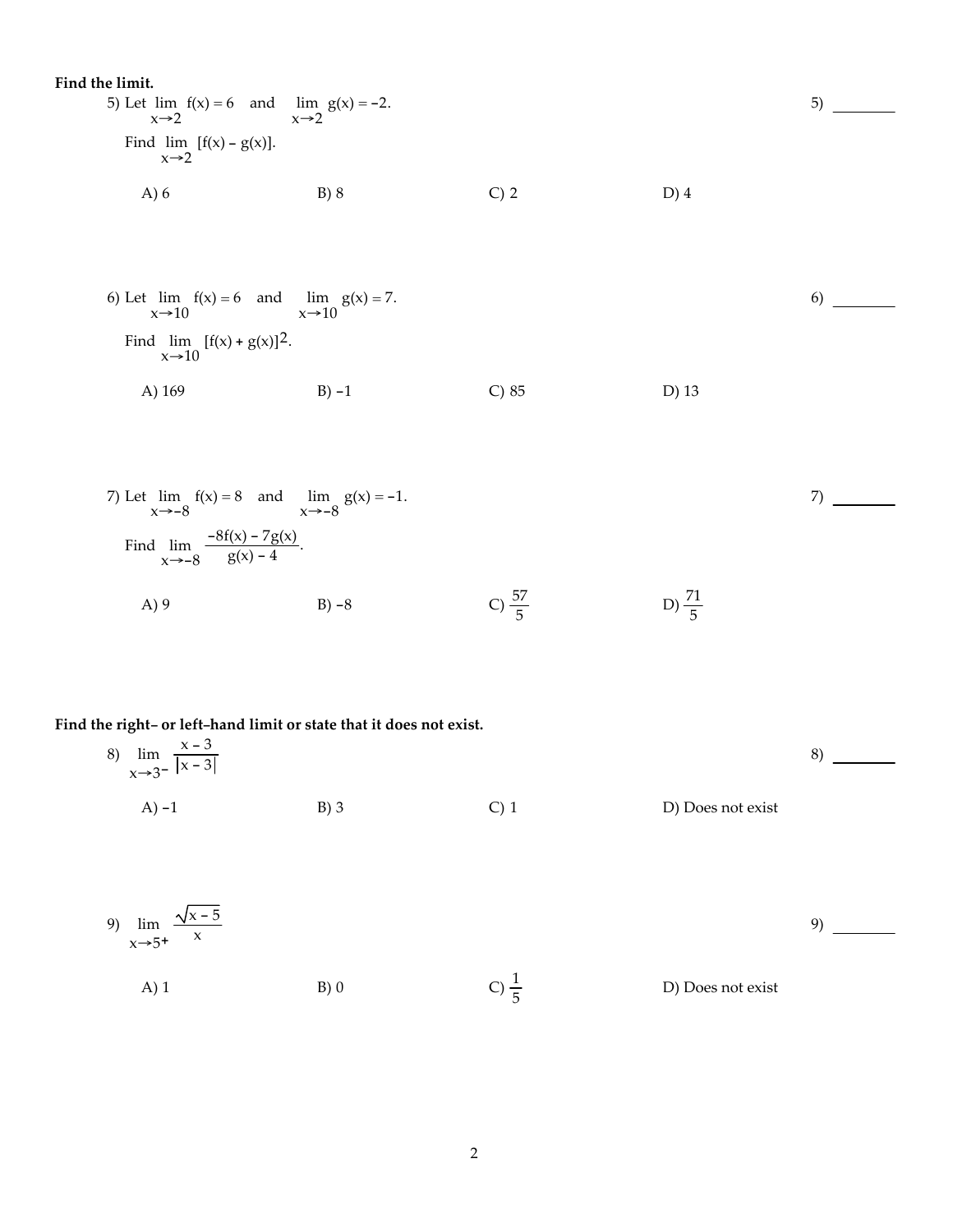10) 
$$
\lim_{x \to 2^{-}} \frac{\sqrt{2x(x-2)}}{|x-2|}
$$
  
A) 0  
B)  $-\sqrt{4}$   
C)  $\sqrt{4}$   
D) Does not exist

**Find the limit.**

11) 
$$
\lim_{x \to \infty} \frac{5x^2 + 1}{11x - 7}
$$
  
A)  $\frac{5}{11}$   
B)  $-\frac{1}{7}$   
C)  $\infty$   
D) 0

12) 
$$
\lim_{x \to \infty} \frac{x^2 + 13}{x^3 + 12}
$$
  
A)  $\infty$  B) 0  
C)  $\frac{13}{12}$  D) 1

13) 
$$
\lim_{x \to \infty} \frac{2x^3 + 1}{16x^2 - \pi x^3}
$$
  
A)  $-\frac{2}{\pi}$  \tB) 0 \tC)  $\frac{1}{8}$  \tD)  $\infty$ 

14) 
$$
\lim_{x \to -\infty} \frac{2 + 4x^2}{x - 6x^2}
$$
  
A)  $\infty$  B) 2  
C)  $-\frac{2}{3}$  D)  $-\infty$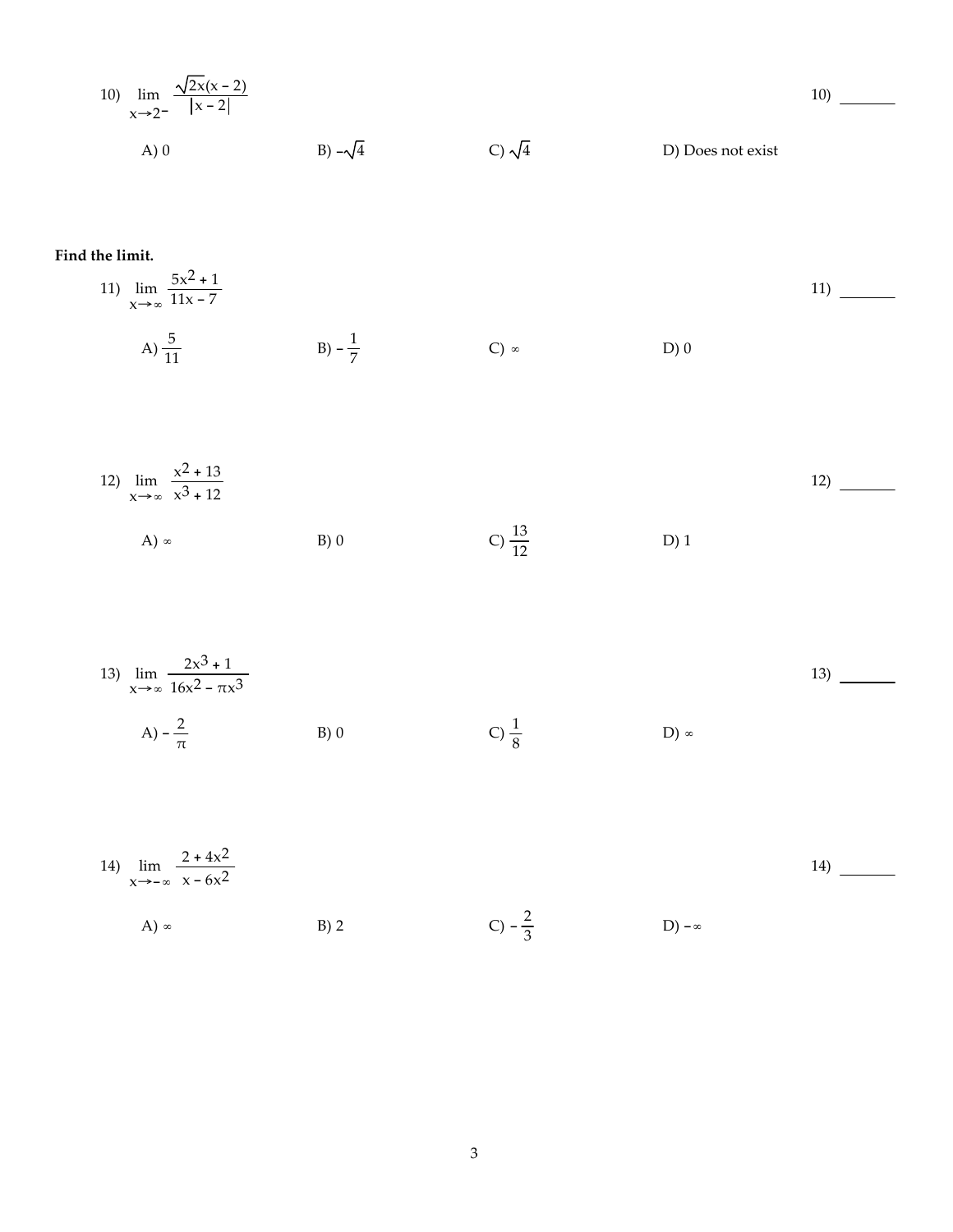| 15) $\lim_{x \to -\infty} \frac{\cos 3x}{x}$ |      |         |              | 15) |
|----------------------------------------------|------|---------|--------------|-----|
| $A)$ 1                                       | B(0) | $C$ ) 3 | D) $-\infty$ |     |

16) 
$$
\lim_{x \to \infty} \frac{\sin^2 x}{4 - x^2}
$$
  
A)  $\frac{1}{4}$   
B) 0  
C) -1  
D)  $\infty$ 

17) 
$$
\lim_{x \to \infty} \frac{5x + 3}{\sqrt{3x^2 + 1}}
$$
 17) \_\_\_\_\_\_  
A) 0 B)  $\frac{5}{\sqrt{3}}$  C)  $\infty$  D)  $\frac{5}{3}$ 

18) 
$$
\lim_{x \to \infty} \sqrt{x^2 + 14x} - x
$$
  
\nA)  $\infty$   
\nB) 14  
\nC) 0  
\nD) 7  
\n18)

19) 
$$
\lim_{x \to -3^{-}} \frac{1}{x+3}
$$

A) 1  
B) 
$$
\infty
$$
  
C)  $-\infty$   
D)  $-\frac{1}{3}$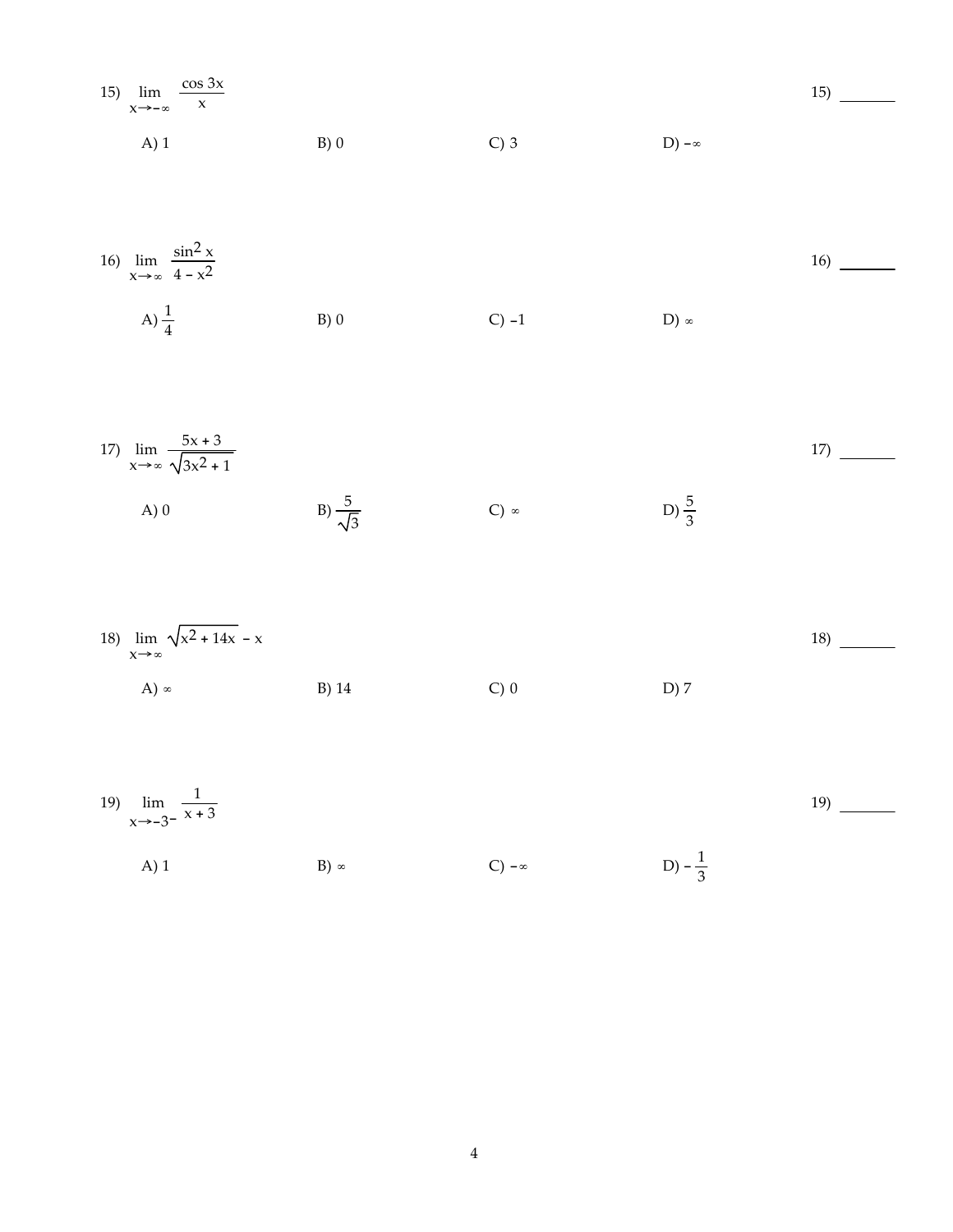20) 
$$
\lim_{x \to 5^{-}} \frac{x}{x - 5}
$$
  
\nA)  $\infty$  \tB) 1 \tC) -5 \tD)  $-\infty$ 

21) 
$$
\lim_{x \to -4^{+}} \frac{x^2 - 16}{x + 4}
$$
  
A)  $\infty$  B) -8 C) -4 D) 1

22) 
$$
\lim_{x \to 9^{-}} \frac{x - 9}{|x - 9|}
$$
  
A) -1  
B)  $\infty$   
C)  $-\infty$   
D) 1

23) 
$$
\lim_{x \to 5^{+}} \frac{x^{3}}{x - 5}
$$
  
A) 1  
B) -5  
C)  $\infty$   
D)  $-\infty$ 

24) 
$$
\lim_{x \to 3^{+}} \frac{x^{2} + 4x - 21}{x^{2} - 9}
$$
  
A)  $-\frac{2}{3}$  \t B) 1 \t C)  $\frac{5}{3}$  \t D)  $\infty$ 

25) lim  $t\rightarrow (\pi/2)^+$ 5t cos t A) ∞ B)  $5\pi$  C) -∞ D) 0 25)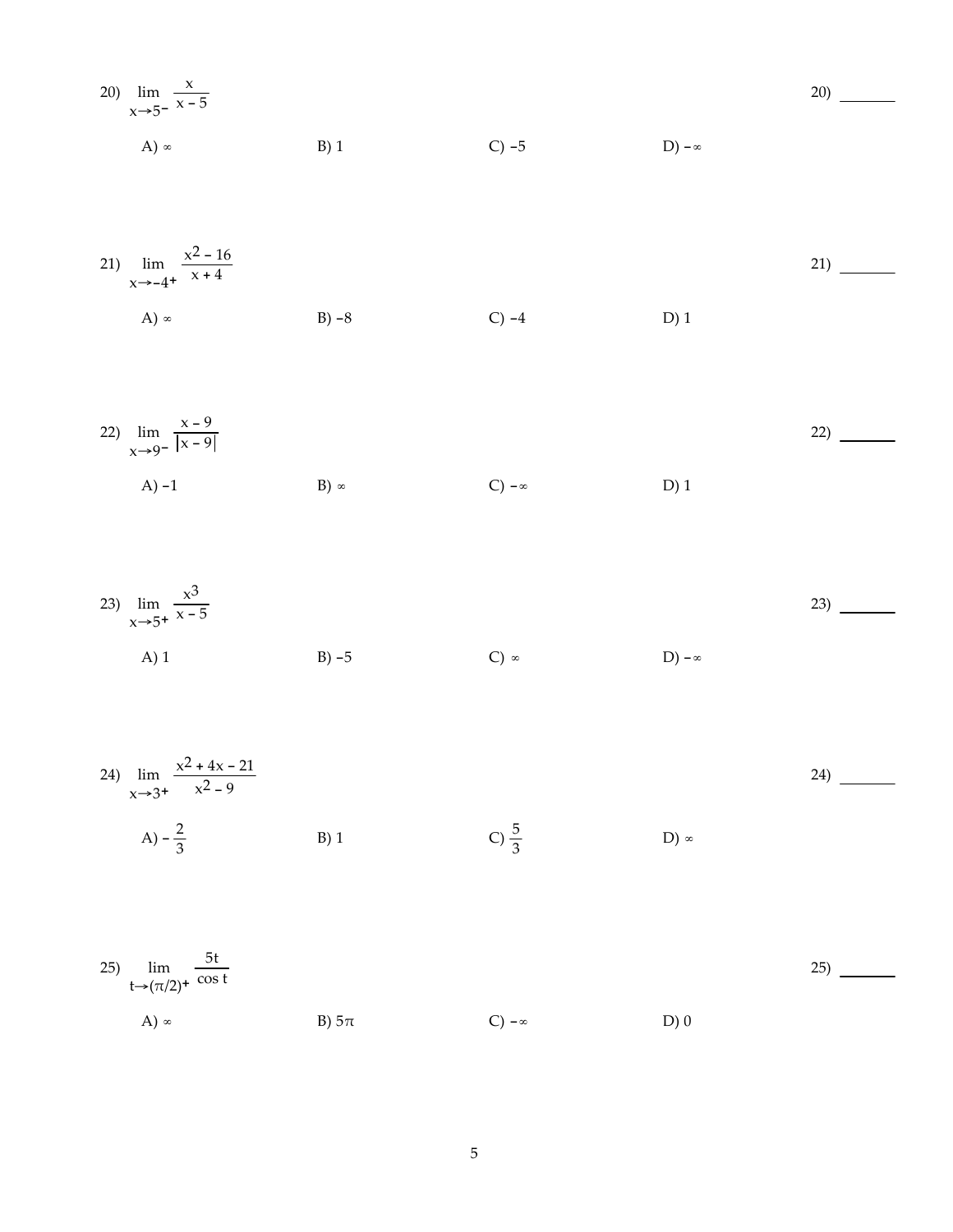26) 
$$
\lim_{t \to \pi^{-}} \frac{4t^2}{\sin t}
$$
  
\nA)  $4\pi^2$   
\nB)  $\infty$   
\nC)  $-\infty$   
\nD) 0

27) 
$$
\lim_{t \to 0^-} \frac{4 \cos t}{\sin t}
$$
 27) 27  
A) 0   
B)  $\infty$    
C)  $-\infty$    
D)  $-4$ 

## **Find the limit or state that it does not exist.**

| $28$ ) $\lim_{x \to 0} \cos x$<br>$x \rightarrow \infty$ |     |                  |                   | 28) |
|----------------------------------------------------------|-----|------------------|-------------------|-----|
| A) $\infty$                                              | B)0 | C <sub>0</sub> 1 | D) Does not exist |     |



30) 
$$
\lim_{x \to \infty} \frac{\cos(\frac{3}{x})}{7 + \frac{3}{x}}
$$
  
A)  $-\frac{1}{7}$  \tB)  $\frac{1}{7}$  \tC) 0 \tD) Does not exist

30)

6